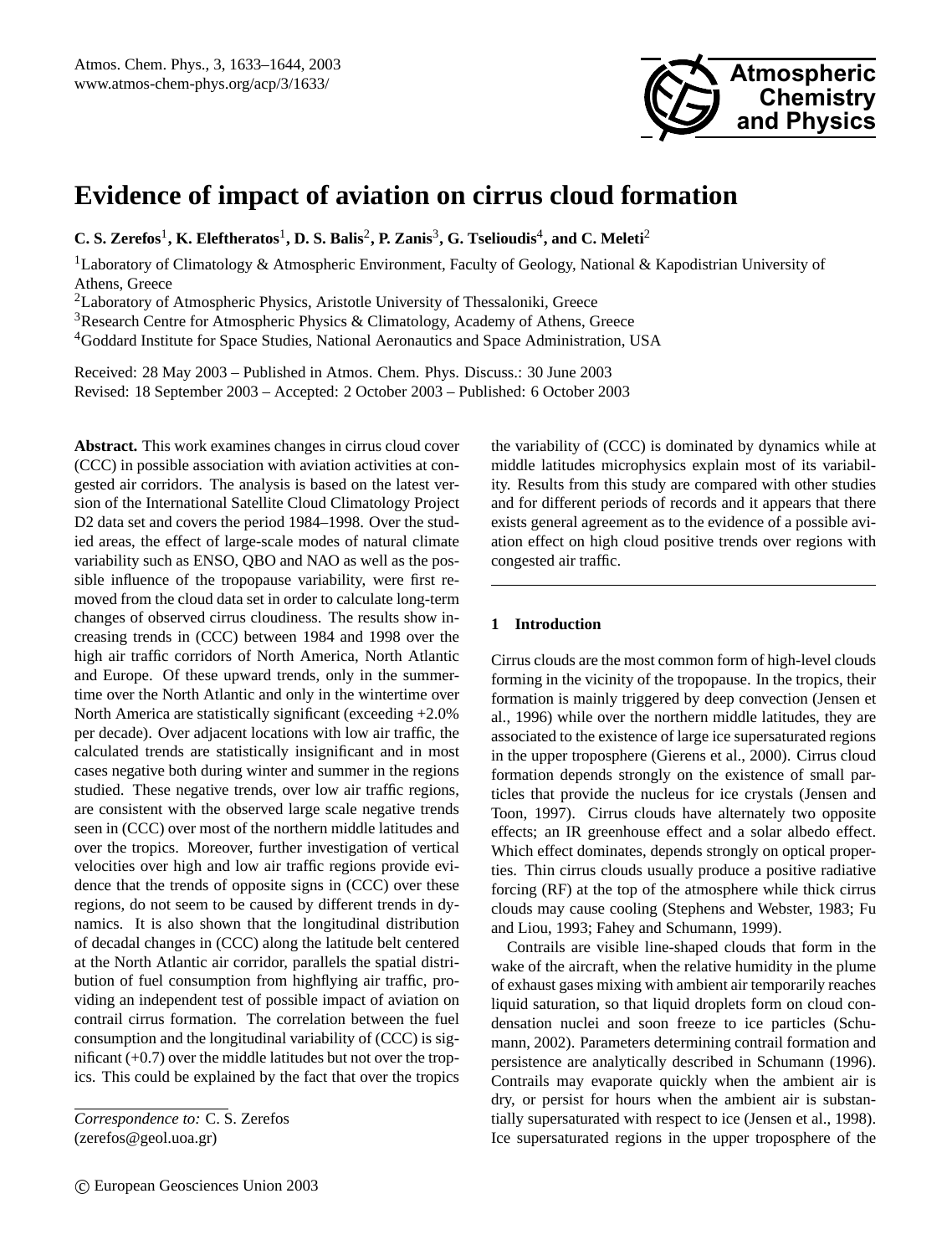northern middle latitudes are very common (Gierens et al., 1999; Jensen et al., 2001). These regions and the number of aircraft flights in these regions control the area of the Earth covered by persistent contrails (Fahey and Schumann, 1999).

The influence of contrails on the radiation budget depends mainly on their fraction of sky area covered and on their optical depth (Meyer et al., 2002; Schumann, 2002). As in the case of thin layers of cirrus clouds, contrails usually produce a small heating at the top of the atmosphere and there are numerous studies on regional and global estimates of contrail radiative forcing (e.g. Meerkoetter et al., 1999; Minnis et al., 1999; Marquart and Mayer 2002; Meyer et al., 2002; Ponater et al., 2002). The most recent IPCC report (IPCC, 2001) adopted the best estimate of  $20 \text{ mW/m}^2$  for RF from contrails, which can range between 5 to  $60 \text{ mW/m}^2$  (Fahey and Schumann, 1999).

Contrail occurrence and coverage have been observed using satellite and ground-based observations. The mean coverage of line-shaped contrails is greatest over the USA, over Europe and over the North Atlantic (Fahey and Schumann, 1999). Across the continental USA, most contrails prevail in winter and decreasing during the summer reaching a pronounced minimum in September (Minnis et al., 2003). Bakan et al. (1994), using NOAA/AVHRR infrared images, found a mean contrail cover of 0.5% over the eastern Atlantic/western Europe and showed that the highest contrail coverage (>2%) lies along the North Atlantic air routes during the summertime. Sausen et al. (1998) calculated a global contrail cover value of 0.09%, with maximum values exceeding 5% over certain regions in the USA. Comparable estimates of regional and global contrail cover can be found in Meyer et al. (2002) and in Ponater et al. (2002).

Few studies have examined trends in cirrus cloudiness. Wylie and Menzel (1999), showed evidence of a gradual increase in the occurrence of high clouds in the northern middle latitudes (+0.5%  $yr^{-1}$ ), while the change in the southern middle latitudes was considered insignificant due to the very small cloud coverage. Boucher (1999) calculated seasonal and annual mean global and regional trends in cirrus occurrence over land and ocean for the period 1982–1991. The highest increases in annual mean cirrus occurrence were observed over the main air flight corridors (i.e. +13.3% per decade over the northeastern USA and +7.1% per decade over the North Atlantic air corridor). Boucher (1999) stated that a search for other possible causes of increased cirrus, such as the effects of the El Chichon and Mount Pinatubo volcanic aerosols, or long-term changes in relative humidity and climate variations related to the North Atlantic Oscillation, could not explain solely the observed trend in (CCC) and its regional distribution. More recently, Minnis et al. (2001), calculated trends in high cloud cover over air traffic and low-air traffic regions and found a statistically significant increase in high cloud cover over areas where air traffic was heaviest relative to other regions, concluding that air traffic could cause an increase in cloud cover. Trends in cirrus-high level clouds over regions with contrail coverage greater than or less than 0.5% were summarized by Fahey and Schumann (1999) (Table  $3-5<sup>1</sup>$ . Both satellite data and surface observations showed larger increases in cirrus-high level cloudiness over regions where contrails were expected to occur more frequently than in all other regions.

Although satellite and surface-based observations of seasonal and decadal changes in cirrus frequency of occurrence over main air traffic regions suggested a possible relationship between air traffic and cirrus formation, Fahey and Schumann (1999) stressed the difficulty to attribute observed changes in cirrus cover to aircraft emissions. The aim of the present work is to provide a new look at previously suggested (CCC)-aviation relationships by studying updated (CCC) time series, freed from natural oscillations, averaged over high and low air traffic areas.

## **2 Data sources and methodology**

The cloud dataset analyzed in this study is produced by the International Satellite Cloud Climatology Project (ISCCP) (Rossow et al., 1996). The data set contains detailed information on the distribution of cloud radiative properties and their diurnal and seasonal variations, as well as information on the vertical distribution of temperature and humidity in the troposphere. The data are based on observations from the suite of operational geostationary and polar orbiting satellites. Visible radiances are used to retrieve the optical thickness of clouds and infrared radiances to retrieve cloud top temperature and pressure. The revised (D2) version of the data set used in this study has a spatial resolution of 280 km (2.5 degrees at the equator) and provides monthly averages of cloud properties and their diurnal variation. For each map grid-box, both the mean properties of the cloud field and the properties of fifteen different cloud types are provided. The cloud types are derived based on radiometric definitions that rely on cloud optical thickness and cloud top pressure. Cirrus clouds are defined as those with optical thickness less than 3.6 and cloud top pressure less than 440 mb.

The air traffic density over the globe is examined using the aviation fuel consumption inventory (civil and military) as determined by the Deutsches Zentrum für Luft- und Raumfahrt (DLR). The method used by DLR to produce this dataset has been described by Schmitt and Brunner (1997) and has been used in national and international work programs, such as the IPCC report, where it was noted that among other global inventories of civil and military aircraft fuel emissions, DLR fuel consumption inventory is suitable for calculating the effects of aircraft emissions on the atmosphere (Henderson and Wickrama, 1999). The emission data

<sup>1</sup>Fahey and Schumann (1999) included that table based on contributions from unpublished work by Dr. Patrick Minnis (the paper cited with that table was submitted but not published until Minnis et al., 2001).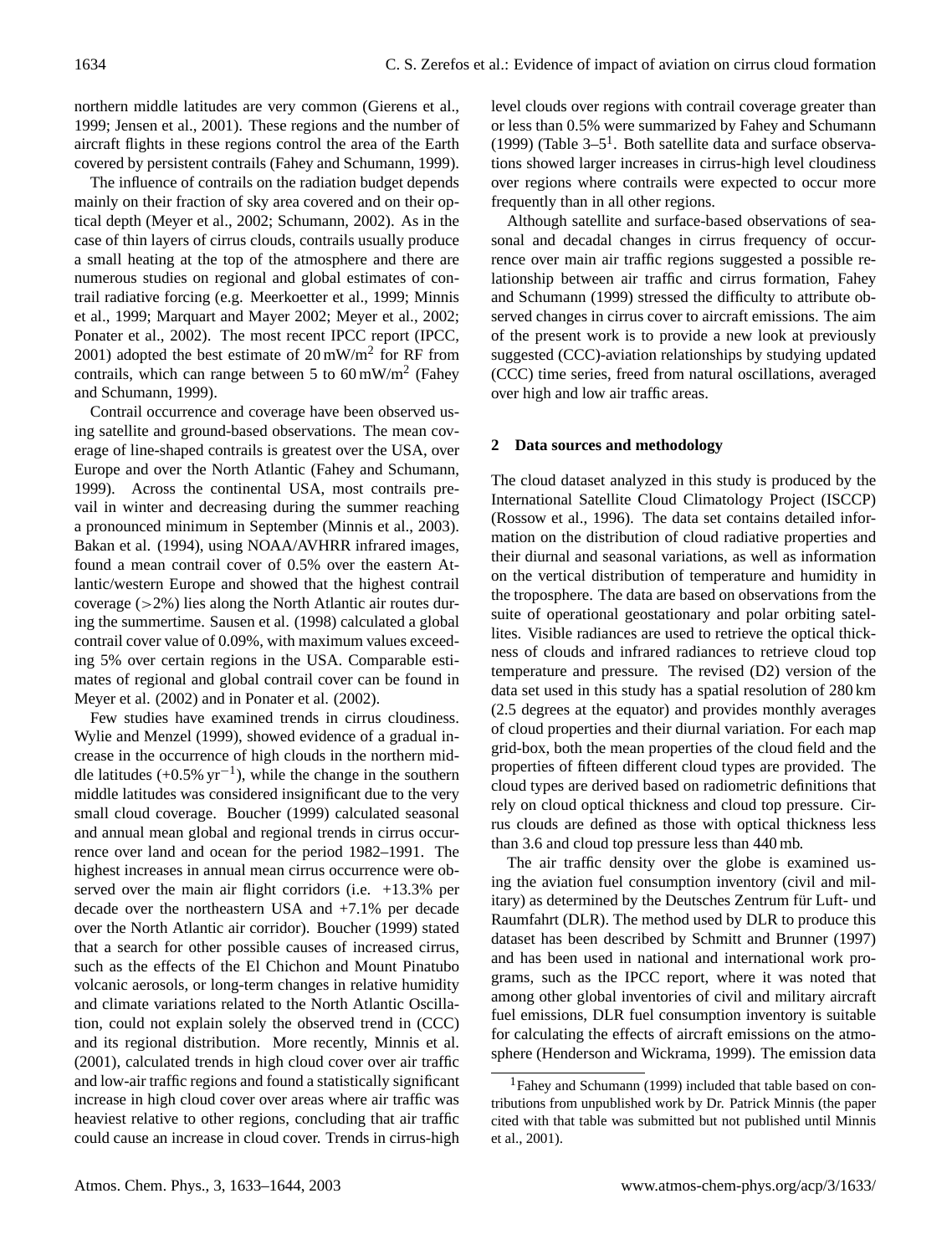

**Fig. 1.** Total fuel consumption from aviation (in Tg of fuel) at 10–11 km height in the wintertime (December-January-February-March). Rectangles correspond to regions with high and low air traffic in which (CCC) averages have been studied. North America: high air traffic region (30◦ N–50◦ N, 65◦ W–105◦ W), adjacent low air traffic region (30◦ N–50◦ N, 105◦ W–145◦ W). North Atlantic: high air traffic region (40◦ N–60◦ N, 35◦ W–60◦ W), adjacent low air traffic region (20◦ N–40◦ N, 35◦ W–60◦ W). Europe: high air traffic region (35◦ N–55◦ N, 10◦ W–15◦ E), adjacent low air traffic region (35◦ N–55◦ N, 15◦ E–40◦ E).

are monthly mean values for the year 1992 in kg, distributed over the world's airspace by altitude, latitude and longitude. Data for every set of altitude, latitude and longitude are reported in an equal-area map grid with a 2.8 $\textdegree$  latitude  $\times$  2.8 $\textdegree$ longitude horizontal resolution and 1 km vertical resolution. There are totally 17 altitude levels. The major air traffic corridors are found in the northern middle latitudes at cruising altitudes between 10–11 km.

After Mount Pinatubo eruption in June 1991, ISCCP detected a significant decrease of thin cirrus clouds, particularly over the ocean, accompanied by a comparable increase of altocumulus and cumulus clouds. In contrast, results from the split-window observations and 3I data, did not show any significant change in thin cirrus associated with the volcanic eruption over both ocean and land (Luo et al., 2002). The apparent large decrease of thin cirrus in the ISCCP data set was reported as a satellite artifact due to the additional visible reflection by volcanic aerosols hanging around in the stratosphere (Rossow and Schiffer, 1999). Because of the contamination of the satellite signal by the Mt. Pinatubo eruption, cirrus cloud data taken between January 1991 and June 1993 were not used in our analysis.

The effect of natural phenomena on (CCC), such as ENSO, QBO and the NAO, has been examined in detail in Zerefos et al. (2003). It was found that over certain latitudinal belts, a significant part of the cirrus cloud variability could be attributed to ENSO and NAO fluctuations. While ENSO and QBO effects were found to be insignificant over the northern middle latitudes, the North Atlantic Oscillation perturbs directly cirrus cloudiness over the North Atlantic Ocean and Europe, since it affects the frequency and the intensity of baroclinic storms from which cirrus clouds mainly form in these regions (Tselioudis and Jakob, 2002). Therefore, it was necessary to isolate and remove from the data set the effect of these large-scale modes of natural climate variability, in order to search for other possible impacts on cirrus cloud long-term changes (i.e from aviation). These effects were removed by using a simple multiple regression statistical model for the cirrus cloud variations at each individual grid box:

$$
CCC(i, j)=S(i, j)+ENSO(i, j)+QBO(i, j)
$$
  
+NAO(i, j)+residuals (1)

Where  $i$  denotes the month and  $j$  is the year of (CCC) and its components, i.e., the seasonal (S), the ENSO, the QBO and the NAO as described by Zerefos et al. (1994). (CCC) data were deseasonalized by subtracting the long-term monthly mean (1984–1998) pertaining to the same calendar month. The QBO and ENSO components were removed by using a phase lag with max correlation. Cirrus cloud changes could also be related to dynamical variability seen for example in trends of tropopause temperatures as well as trends in convective activity. The possible effect of the tropopause variability on cirrus cloud changes over the regions examined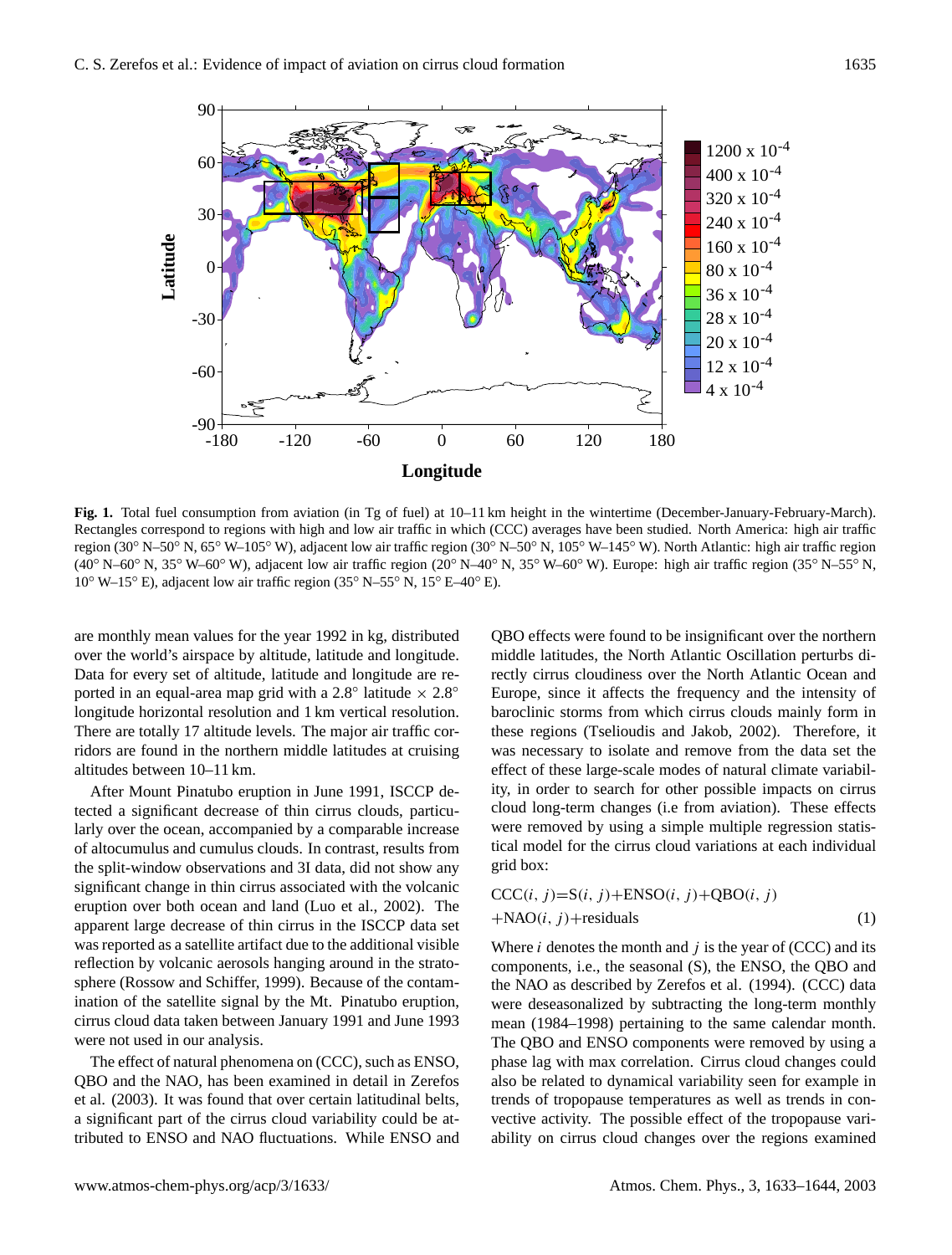**Table 1.** Seasonal and annual trends in (CCC) (% per decade) from ISCCP satellite cirrus cloud data set (1984–1998) for regions categorized as having high and low air traffic for 1992 aircraft operations. Values in brackets refer to statistical significance of each trend. Dashes in brackets indicate a confidence level less than 95%

| Trend (%/decade)                          | Winter (DJFM)            |                                            | Summer (JJAS)                           |                                        | Annual                                |                                     |
|-------------------------------------------|--------------------------|--------------------------------------------|-----------------------------------------|----------------------------------------|---------------------------------------|-------------------------------------|
|                                           | <b>HATR</b>              | LATR.                                      | <b>HATR</b>                             | LATR.                                  | <b>HATR</b>                           | LATR.                               |
| North America<br>North Atlantic<br>Europe | $+2.1(95%)$<br>$-0.4(-)$ | $+0.9(-)$<br>$-0.7(-)$<br>$0.0(-) -1.3(-)$ | $+0.5(-)$<br>$+2.6(99.5%)$<br>$+1.3(-)$ | $-1.4(95\%)$<br>$+1.2(-)$<br>$-0.2(-)$ | $+1.3(-)$<br>$+1.2(95%)$<br>$+0.3(-)$ | $-0.2(-)$<br>$+0.3(-)$<br>$-0.8(-)$ |

HATR: high air traffic region

LATR: adjacent low air traffic region

(i.e. high and low air traffic) was removed with simple linear regression analysis applied to the residuals from Eq. (1). This tropopause temperature was taken from the independently produced NCEP/NCAR reanalysis data set for the same period. As an index of convective activity in the regions studied, use was made of the monthly mean vertical velocities at 300 hPa computed on a 2.5◦ grid from the NCEP/NCAR reanalysis dataset.

The ISCCP cloud properties have been tested extensively both against other satellite cloud retrievals and against surface cloud observations (Rossow and Schiffer, 1999). In the latest (D-series) version of the ISCCP dataset, changes in the retrieval thresholds and the inclusion of an ice microphysics model for retrieval of optical thicknesses and top temperatures of cold clouds, have improved the agreement of cirrus cloud amounts with both surface observations (Rossow and Schiffer, 1999) and an analysis of High-Resolution Infrared Sounder (HIRS) data (Stubenrauch et al., 1999). A small underestimate of ISCCP cirrus cloud amounts (∼5% at middle northern latitudes) compared to the HIRS results is caused by missed detection of very thin clouds (Stubenrauch et al., 1999; Rossow and Schiffer, 1999).

The cloud analysis in this study is done in a way that attempts to minimize potential systematic errors in the cirrus trends. Adjacent regions observed by the same satellite are chosen for comparison, in order to avoid trends introduced by differences in satellite calibration and to minimize differences due to illumination geometry. This provides confidence that, even with the uncertainty in retrieving cirrus cloud properties from satellite observations, the trends derived in the study reflect a real change in the amount of the cloud type defined as cirrus by the ISCCP retrieval process. These trends have been evaluated as to their statistical significance by applying the t-test in each trend estimate against the null hypothesis of no-trend for the appropriate number of degrees of freedom (Wonnacot and Wonnacot, 1982). The independence of data with each other is ensured because the non-random part of the series (seasonal, ENSO and other climatological variations) has been filtered as mentioned before.

# **3 Results and discussion**

Figure 1 shows the spatial distribution of the total fuel burned throughout the colder months of 1992 (in Tg of fuel at 10–11 km height, provided by DLR). From that figure it is evident that the most congested air traffic areas are found over the northern middle latitude belt between 35◦ N–55◦ N (United States, Europe and the North Atlantic air flight corridor). The seasonal dependence in aviation fuel consumption can be quite large only for some regions such as the North Atlantic and the North Pacific with a maximum in the boreal summer and a minimum during winter (Henderson and Wickrama, 1999). Over the tropical latitudes of the northern hemisphere (5<sup>°</sup> N–25<sup>°</sup> N), fuel consumption is much lower.

Regions that correspond to different air traffic load were selected (seen as rectangles in Fig. 1) in order to investigate the possible impact of aviation on the long-term changes in cirrus cloudiness. More specifically, two adjacent regions one with low and another with high air traffic over North America, the North Atlantic Ocean and over Europe were selected, respectively. Care was taken to select regions experiencing similar trends in their climatological characteristics as well as to avoid interference from different satellites and therefore different instruments "observing" adjacent regions.

Table 1 summarizes decadal long-term changes in cirrus cloudiness calculated for the selected regions in winter, summer and the whole year. The long-term changes were estimated as the increase or decrease of (CCC) in (%) per decade inferred from a least square linear fit to the data. As can be seen from Table 1, the long-term interannual variations in (CCC) over high air traffic regions are generally positive and larger than those over the adjacent low air traffic regions. The largest increase is found along the North Atlantic air flight corridor in the summer, about +2.6% per decade, which is statistically significant at the 99.5% confidence level. It is anticipated that this trend is possibly independent of trends in tropopause temperatures over the North Atlantic corridor, because the trends in cirrus remain statistically significant even after removing the tropopause variability together with all other natural fluctuations. It should be also noted that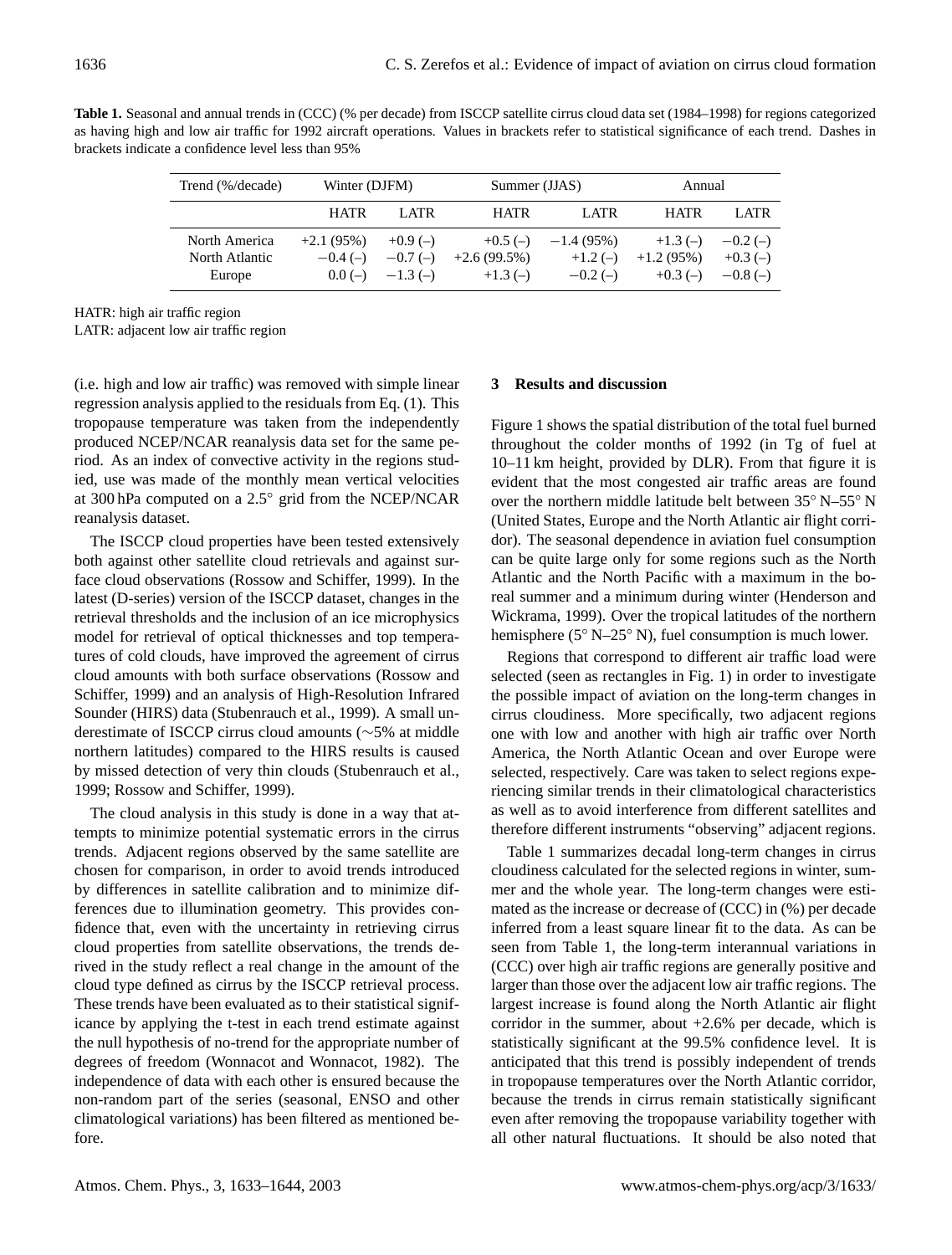

**Fig. 2. (a)** Trends in (CCC) (% per decade) in the summertime (June-July-August-September) at selected regions over North America with high and low air traffic. **(b)** Same as (a) but for the North Atlantic. **(c)** Same as (a) but for Europe.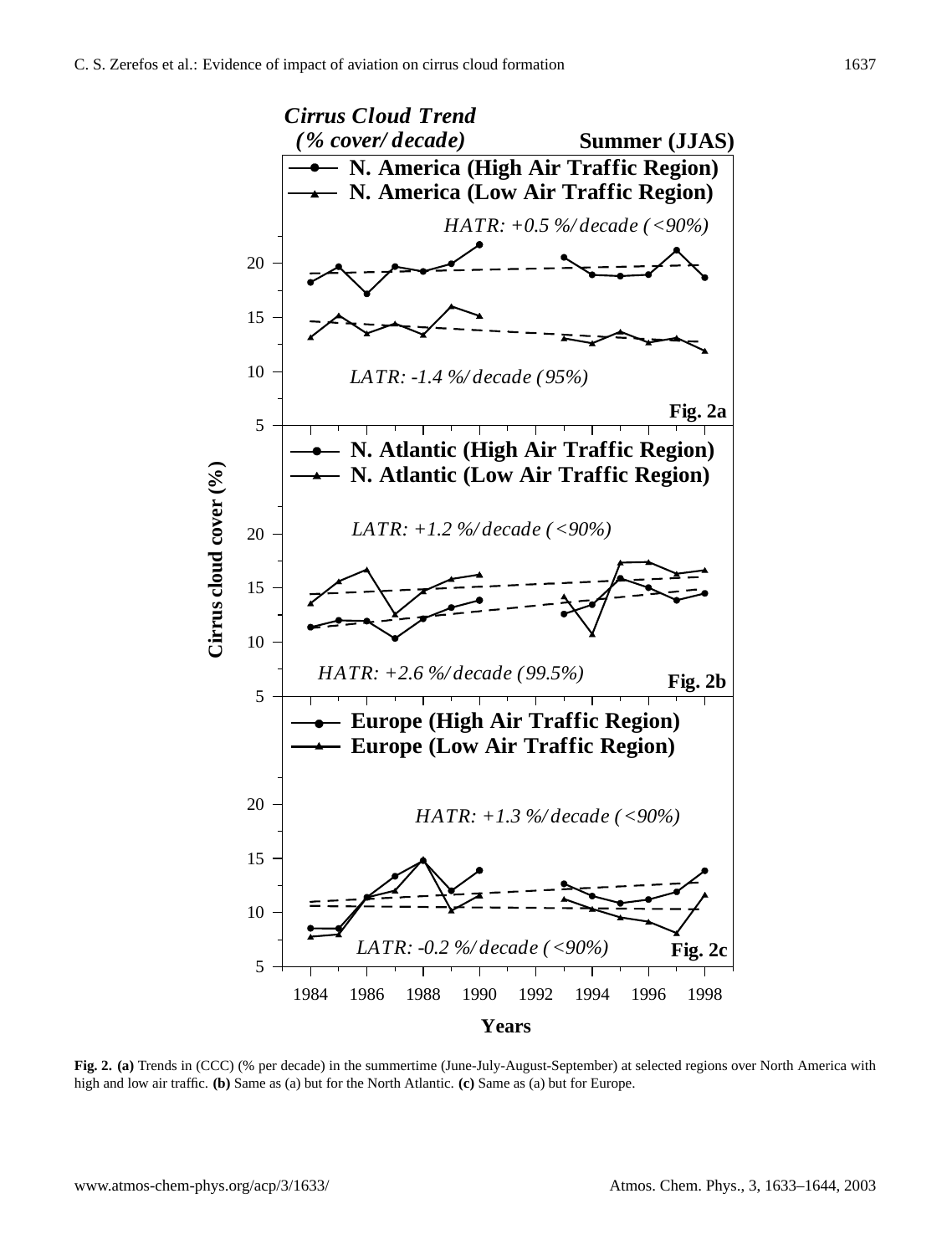the corresponding trend over the adjacent low air traffic location in the North Atlantic (viewed by the same satellite) is smaller  $(+1.2\%$  per decade) and not statistically significant. These trends in (CCC) are also summarized for the summer in Figs. 2a, b and c. Over North America and Europe in the summertime, they amount to about  $+0.5\%$  and  $+1.3\%$  per decade, respectively (Figs. 2a and c). Over the adjacent low air traffic locations of North America and Europe, (CCC) decrease by about  $-1.4\%$  and  $-0.2\%$  per decade, respectively.

The differences in trends in (CCC) east and west of the Rockies and east and west of the west coast of Europe, over the northern middle latitudes of the northern hemisphere (seen in Fig. 2) could have also been caused by differences in trends in dynamics. If this was the case, however, then the trends in convective activity should have had opposite signs (e.g. east and west of the Rockies). Using as a proxy index of dynamics in the upper troposphere the vertical velocities at 300 hPa (averaged over the warm months, JJAS) the observed trends are on both sides of the Rockies negative (the order of −1 mPa/s per decade). The difference in dynamics hypothesized for Europe is also not justified by the observations. Over the European high air traffic region the average cirrus cloud amount is 11.9% statistically insignificantly different when compared to the amount of 10.5% that is observed over the low air traffic region in Europe. Also the trends in dynamic proxy of vertical velocities at 300 hPa are of the same sign, i.e. the different sign in (CCC) trends cannot be attributed to different trends in the vertical velocities at 300 hPa. Moreover, there is no evidence in recent studies (Paciorek et al., 2002) that the character of extra tropical storm changes is different between western and eastern US regions or between western and eastern Europe. Therefore, the difference in cirrus trends between those locales cannot be attributed to different trends in dynamical conditions.

Going back to Table 1 we see that over North America in winter, when there is the highest contrail frequency of occurrence (Sausen et al., 1998; Ponater et al., 2002; Minnis et al., 2003), the calculated trend in (CCC) is statistically significant at the 95% confidence level (+2.1% per decade). The changes in annual mean (CCC) over the high air traffic corridors of North America, North Atlantic and Europe, amount to  $+1.3\%$ ,  $+1.2\%$  and  $+0.3\%$  per decade, respectively, and are statistically significant only over the North Atlantic air corridor (95% confidence level). Over the adjacent low air traffic locations, the corresponding trends amount to about −0.2%, +0.3% and −0.8% per decade, respectively and they follow the negative course of global trends in (CCC) observed both over the northern mid-latitudes (−0.5% per decade) and over the tropics (−0.9% per decade) as seen in Fig. 3.

Over regions where the main air routes exist, it was expected that a change in cirrus cloudiness within a decade could be related to air traffic density, concerning the large increase of transatlantic flights since the 80's and the transformation of persistent contrails to thin cirrus clouds. To investigate this assumption, decadal changes in (CCC) were computed after removing the effects of ENSO, QBO and NAO perturbations on cirrus clouds as well as the effect of tropopause variability. Figure 4 shows the longitudinal distribution of the percentage change of (CCC) from 1984–1986 to 1994–1996 and of the total fuel consumption in 1992 in the wintertime (December, January, February, March). For comparison we present two figures: Figure 4a shows the change in (CCC) over high air traffic locations in middle latitudes  $(35° N-55° N)$  and Fig. 4b shows the change in (CCC) over low air traffic locations in the tropics  $(5° N-25° N)$ .

From Fig. 4a it appears that the longitudinal distribution of decadal changes in (CCC) along the latitude belt centered at the North Atlantic air corridor, parallels the fuel consumption curve from highflying air traffic. The spatial distribution of the two variables has a significant positive correlation coefficient ( $R=+0.7$ ). The correlation suggests that the apparent increase of thin cirrus clouds, about 21% over North America and about 8% over Europe, could be related to contrail cloudiness formed by aviation activities. Over East Asia however, the existence of complex circulation conditions in the area may mask this issue. This analysis was also performed for the summer months, where it was found that the largest increases in cirrus cloudiness are found over Europe (∼17%) and the North Atlantic air corridor (∼25%).

At lower latitudes ( $5°$  N– $25°$  N), the air traffic density is much lower and the correlation is insignificant (Fig. 4b) but yet the longitudinal variability of (CCC) is as high as over the middle latitudes. This is more probably due to the fact that in tropical latitudes, cirrus clouds are formed primarily from vertical water vapor transport by convective processes. As a result, tropical cirrus amounts are controlled by local temperature conditions and moisture sources and any trend in those conditions would leave a signature on the cirrus cloud field. Therefore, the tropical cirrus trends could reflect trends in the local temperature and moisture field. In the middle latitudes, on the other hand, cirrus formation is controlled by baroclinic processes that are to a great extent independent of local conditions and depend on global wave patterns. Therefore, any localized modulation of mid-latitude cirrus cloud properties would be related more strongly to microphysical rather than dynamical condition changes. The results are shown in Fig. 5, where it is seen that long-term changes in vertical velocities are significantly correlated over the tropics (−0.4) with corresponding changes in (CCC) but are not significantly correlated  $(-0.2)$  over middle latitudes both in wintertime and in the summertime (not shown here).

### **4 Comparison with previous studies**

In order to validate the accuracy of our computed trend values, we have compared our results with results from previous studies examining long-term changes in high level cloudiness and their possible relationship to contrails. Two tables are shown: Table 2 shows trends in (CCC) from this study in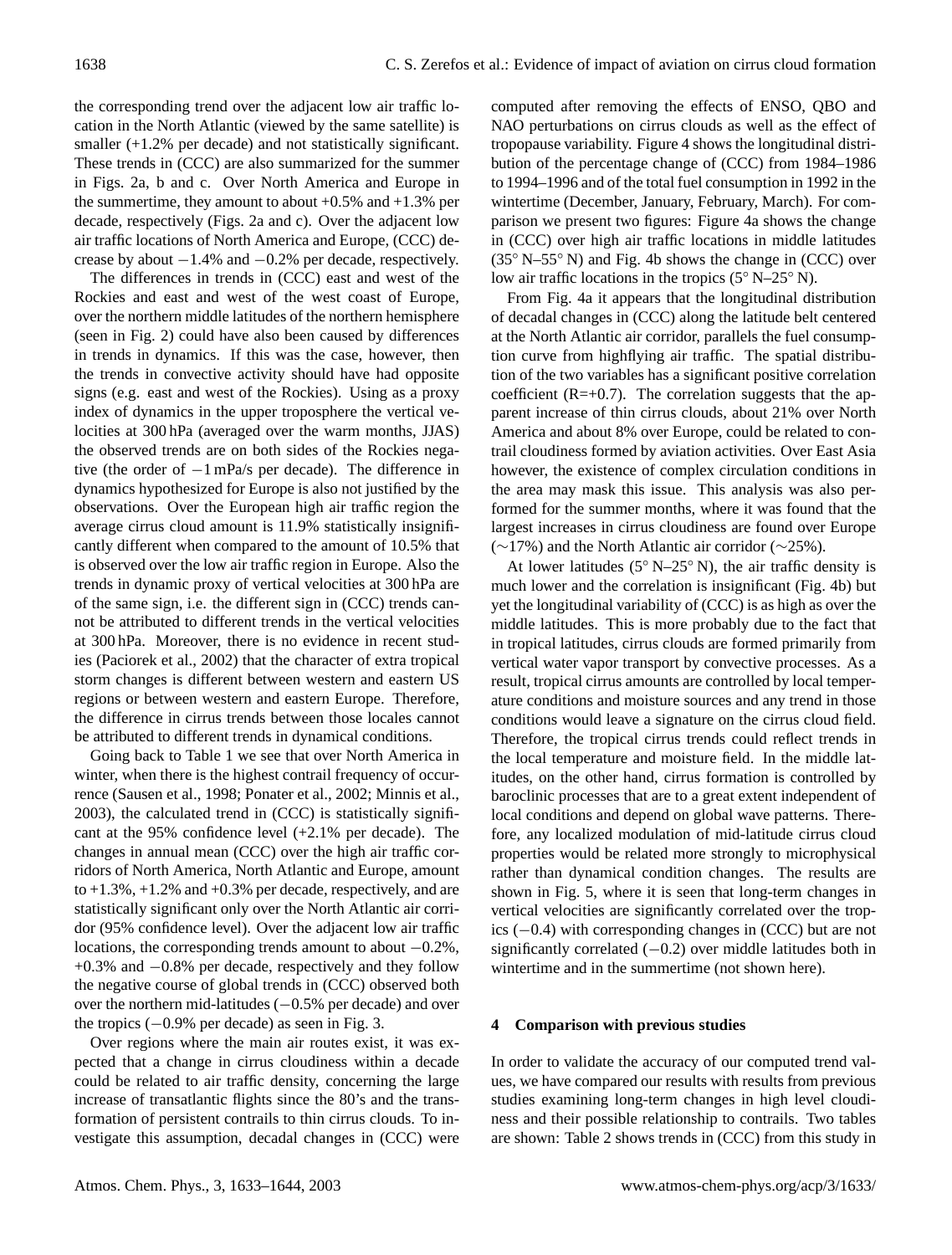

**Global trends in cirrus cloud cover (% per decade)**

**Fig. 3. (a)** Trends in (CCC) (% per decade) for the period 1984–1998 over the northern extra tropics (30◦ N–70◦ N, 180◦ W–180◦ E) and the North Atlantic high air traffic region (40◦ N–60◦ N, 35◦ W–60◦ W). **(b)** Same as (a) but for the tropics (30◦ S–30◦ N, 180◦ W–180◦ E).

**Table 2.** Comparison between trends (% per decade) in annual mean high cloud cover as given by Minnis et al. (2001) and trends (% per decade) in annual mean (CCC) calculated over land and over ocean air traffic and low-air traffic regions. Underlined are statistically significant at the 95% confidence level. Land air traffic regions are: Asia (ASIA; 35° N–70° N, 90° E–180° E), Western Europe (W. EUR; 40◦ N–60◦ N, 10◦ W–15◦ E) and United States of America (USA; 30◦ N–50◦ N, 50◦ W–130◦ W). Land LATR includes the remainder of the land regions (70◦ S–70◦ N, 180◦ W–180◦ E). Ocean air traffic regions are: North Atlantic (NA; 35◦ N–70◦ N, 70◦ W–20◦ E) and North Pacific (NP; 30° N–70° N, 120° E–110° W). Ocean LATR includes the remainder of the ocean regions (70° S–70° N, 180° W–180° E).

|                                   | Column A                   | Column B                   | Column C                   | Column D                   |
|-----------------------------------|----------------------------|----------------------------|----------------------------|----------------------------|
|                                   | Minnis et al. $(2001)$     | This study                 | Minnis $(2003)^*$          | This study                 |
| Land                              | <b>ISCCP</b>               | <b>ISCCP</b>               | <b>ISCCP</b>               | <b>ISCCP</b>               |
|                                   | $(1984 - 1994)$            | $(1984 - 1994)$            | $(1984 - 1996)$            | $(1984 - 1998)$            |
|                                   | $Ci+Cs+Cb$                 | Ci                         | $Ci+Cs$                    | Сi                         |
| <b>ASIA</b>                       | $+2.7$                     | $+0.5$                     | $-2.1$                     | $-2.2$                     |
| W. EUR                            | $+3.9$                     | $+1.8$                     | $+0.9$                     | $+0.7$                     |
| <b>USA</b>                        | $+4.9$                     | $+3.7$                     | $+2.3$                     | $+1.0$                     |
| <b>LATR</b>                       | $+1.7$                     | $+0.2$                     | $-0.6$                     | $-0.6$                     |
| Ocean<br>NA.<br>NP<br><b>LATR</b> | $+1.0$<br>$+1.7$<br>$+1.4$ | $+1.0$<br>$+1.3$<br>$+0.8$ | $+0.2$<br>$-0.4$<br>$+0.1$ | $+0.5$<br>$-0.5$<br>$-0.2$ |

<sup>∗</sup>Private communication (2003)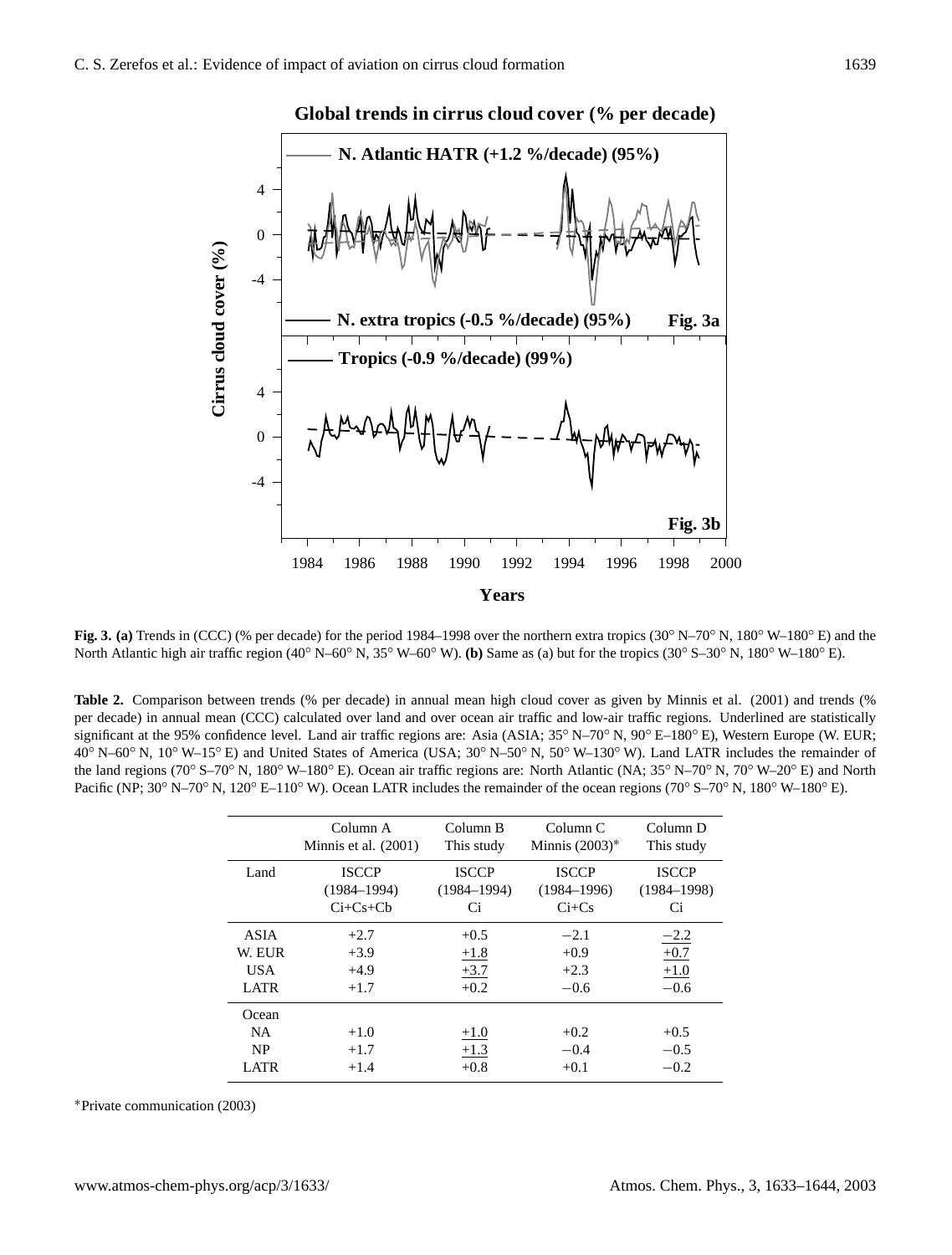

**Fig. 4. (a)** Longitudinal distribution of the percentage changes of (CCC) and their standard errors from 1984–1986 to 1994–1996 and of the total fuel consumption in 1992 in the wintertime (DJFM), over heavy air traffic locations (35◦ N–55◦ N). **(b)** Same as (a) but for low air traffic locations (5◦ N–25◦ N). Values on the abscissa correspond to 36 equal regions of 10 degrees longitude, from west to east, in which (CCC) and fuel consumption have been averaged for the two latitudinal belts. R is the correlation coefficient between the two lines.

comparison to corresponding trends in high level cloudiness over large air traffic and low-air traffic areas as defined by Minnis et al. (2001). Table 3 shows trends in (CCC) from this study in comparison to trends in cirrus-high level cloudiness as given by Fahey and Schumann (1999), over regions categorized as having a mean value of contrail coverage less than or greater than 0.5% as computed by Sausen et al. (1998).

Column A in Table 2, shows trends in annual mean high cloud cover (cirrus  $(Ci)$  + cirrostratus  $(Cs)$  + deep convective (Cb)) from ISCCP 1984–1994 satellite observations as given by Minnis et al. (2001) and column B shows trends in annual mean (CCC) from this study after removing the effects of ENSO, QBO and NAO perturbations as well as the tropopause variability. The trends were calculated as follows: monthly means averaged over each large region from July 1983–May 1991 and July 1993–August 1994 were used and the trends were calculated based on monthly mean

values, not annual, so the monthly trends were multiplied by 12 (Minnis, 2003, private communication). Column C shows more recent estimates of trends in annual mean Ci+Cs cloud cover from ISCCP 1984–1996 satellite observations by Minnis (2003, private communication) and column D shows trends in annual mean (CCC) for the period 1984–1998 as calculated in this study. In order to be consistent with Minnis et al. (2001), trends in column D were calculated based on monthly mean values, so the monthly trends were multiplied by 12.

As can be seen from Table 2, the calculated trends from this study show consistent similarities to the corresponding values given by Minnis et al. (2001) even after removing the tropopause variability together with all other natural fluctuations. It also appears that trends in (CCC) over Air Traffic Regions (ATR) are larger than those found over the Low-Air Traffic Regions (LATR). Analytically, for the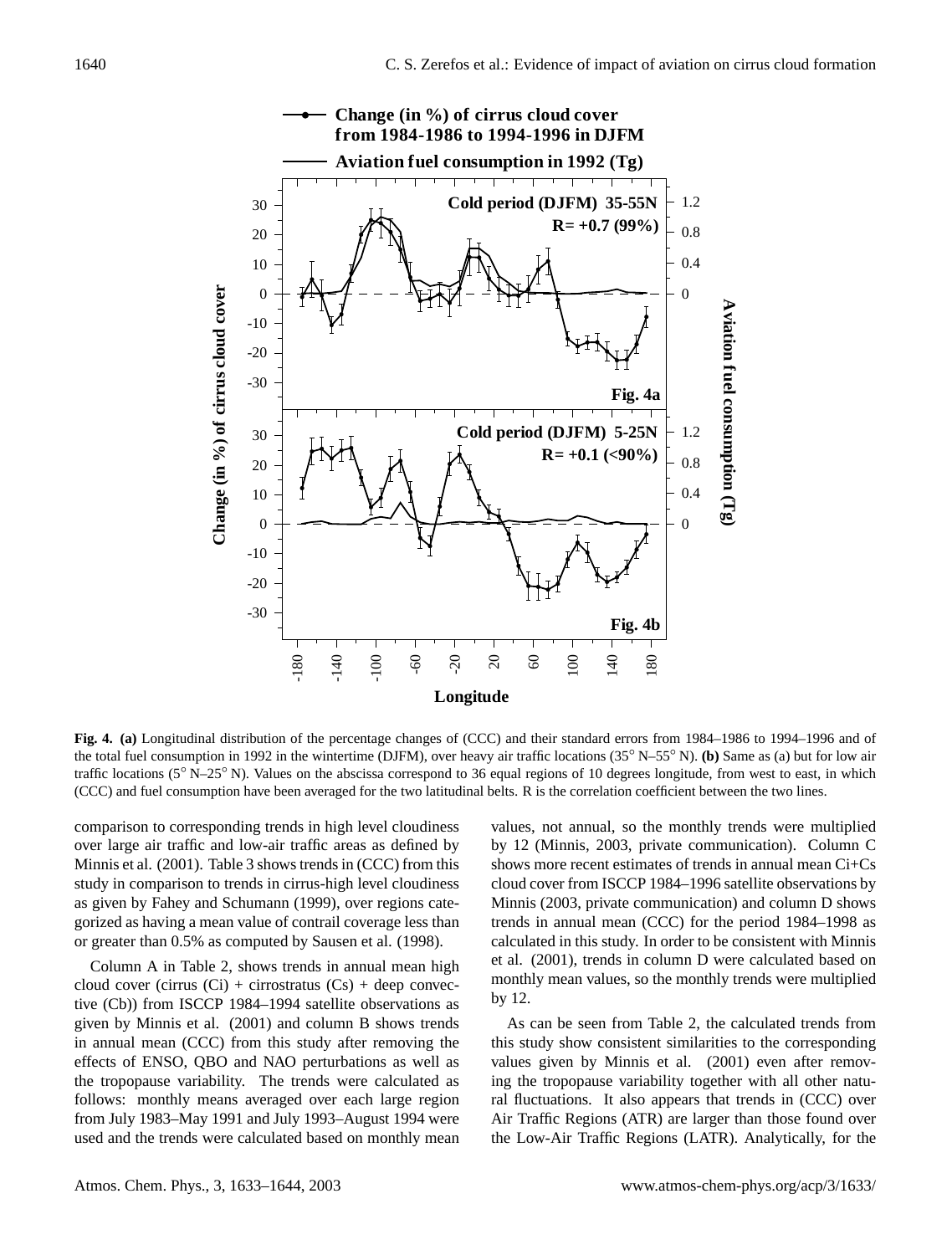

**Fig. 5. (a)** Longitudinal distribution of the percentage changes of (CCC) and their standard errors from 1984–1986 to 1994–1996 and of the differences in vertical velocities at 300 hPa between 1994–1996 and 1984–1986 in the wintertime (DJFM), over heavy air traffic locations (35◦ N–55◦ N). **(b)** Same as (a) but for low air traffic locations (5◦ N–25◦ N). Values on the abscissa correspond to 36 equal regions of 10 degrees longitude, from west to east, in which (CCC) and vertical velocities have been averaged for the two latitudinal belts. R is the correlation coefficient between the two lines.

period 1984–1994, our trend calculations over land (ATR) are the following: over the United States of America (USA) and western Europe (W. EUR), there are statistically significant increasing trends in annual mean (CCC) by about +3.7% and +1.8% per decade respectively, which are again consistent to the results given by Minnis et al. (2001). Over Asia and the remaining land LATR, the cirrus trends are not statistically significant  $(+0.5\%$  and  $+0.2\%$  per decade). Over the North Atlantic (NA) and the North Pacific (NP) (ocean ATR), the trends in (CCC) amount to  $+1.0\%$  and  $+1.3\%$  per decade, respectively and are statistically significant at the 95% confidence level. Over the remaining ocean LATR, the trends in (CCC) are not statistically significant (+0.8% per decade). More recent estimates of trends in annual mean Ci+Cs cloud cover by Minnis (2003, private communication)

for the period 1984–1996 (column C), show a general decrease in cloud cover relative to the period 1984–1994, over all land and ocean ATR and LATR. Similar trends in (CCC) are also observed for the period 1984–1998 (column D).

Fahey and Schumann (1999) summarized trends of (CCC) over areas defined by Sausen et al. (1998) in which contrail coverage either exceeded or was less than 0.5%. In this study to define regions with high and low contrail coverage we have used the fuel consumption data set. It was assumed that high and low contrail regions are found within areas with high and low air traffic and therefore the cirrus trends were calculated for these regions. More specifically, land contrail regions were assumed to be over the USA (30 $\degree$  N–50 $\degree$  N, 50◦ W–130◦ W), Europe (40◦ N–60◦ N, 10◦ W–15◦ E) while the ocean contrail regions were assumed to be confined over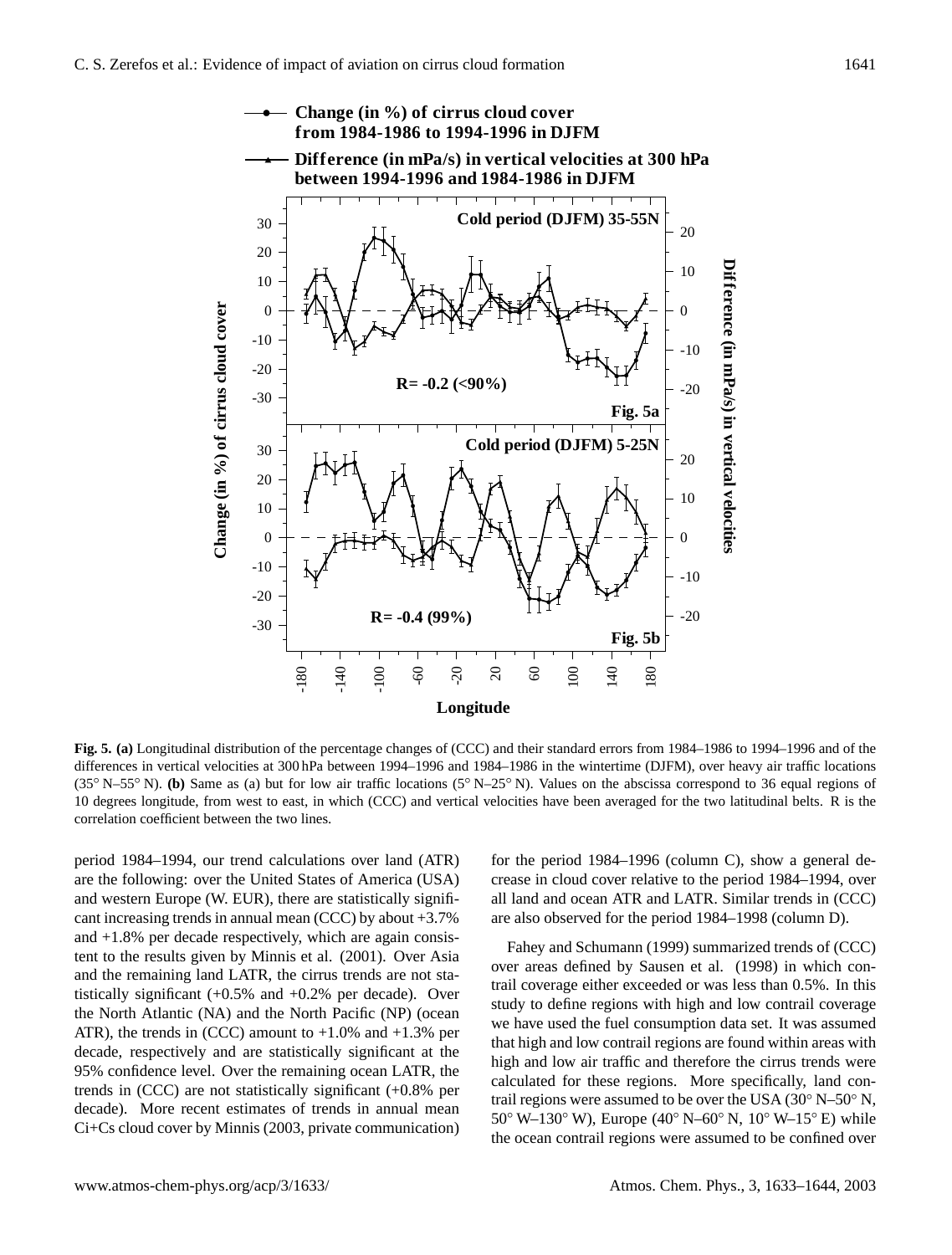**Table 3.** Comparison between trends (% per decade) in cirrus-high cloud amounts as given by Fahey and Schumann (1999) and trends (% per decade) in cirrus cloud amount, calculated for regions categorized as having a mean value of contrail coverage less than or greater than 0.5% as computed by Sausen et al. (1998). Statistical significance refers to level of confidence in difference between trends for the two regions. Dashes indicate a confidence level less than 95%

|                                                                          | Period    | Trend (% per decade) in regions<br>with computed contrail cover<br>${<}0.5\%$<br>$>0.5\%$ |        | Trend difference<br>(% per decade) | Statistical<br>Significance of<br>difference (%) |
|--------------------------------------------------------------------------|-----------|-------------------------------------------------------------------------------------------|--------|------------------------------------|--------------------------------------------------|
| Land from ISCCP<br>Fahey and Schumann (1999)<br>(Cirrus-high clouds)     | 1984-1990 | $+1.2$                                                                                    | $+4.7$ | $+3.5$                             | 95                                               |
| Land from ISCCP<br>This study<br>(Cirrus clouds)                         | 1984-1990 | $+0.5$                                                                                    | $+4.9$ | $+4.4$                             | 99                                               |
| Land from ISCCP<br>This study<br>(Cirrus clouds)                         | 1984-1998 | $-1.4$                                                                                    | $+0.8$ | $+2.2$                             | 99                                               |
| Ocean from ISCCP<br>Fahey and Schumann (1999)<br>(Cirrus-high clouds)    | 1984-1990 | $+4.3$                                                                                    | $+5.9$ | $+1.6$                             |                                                  |
| Ocean from ISCCP<br>This study<br>(Cirrus clouds)                        | 1984-1990 | $+1.6$                                                                                    | $+2.4$ | $+0.8$                             |                                                  |
| Ocean from ISCCP<br>This study<br>(Cirrus clouds)                        | 1984-1998 | $-0.4$                                                                                    | $+0.5$ | $+0.9$                             | 95                                               |
| <b>Global ISCCP</b><br>Fahey and Schumann (1999)<br>(Cirrus-high clouds) | 1984-1990 | $+3.2$                                                                                    | $+5.2$ | $+1.9$                             | 99                                               |
| <b>Global ISCCP</b><br>This study<br>(Cirrus clouds)                     | 1984-1990 | $+1.0$                                                                                    | $+4.1$ | $+3.1$                             | 99                                               |
| Global ISCCP<br>This study<br>(Cirrus clouds)                            | 1984-1998 | $-0.9$                                                                                    | $+0.7$ | $+1.6$                             | 99                                               |

the North Atlantic (35◦ N–70◦ N, 70◦ W–20◦ E). The remaining regions between 70◦ S–70◦ N and 180◦ W–180◦ E over land and over the ocean were chosen as the low contrail regions.

From Table 3 it appears that in spite of the differences in the areas selected as having high and low contrails, trends from this study show consistent similarities to the results given by Fahey and Schumann (1999). Analytically, for the period 1984–1990, the difference between trends in (CCC) over land regions with high and low contrail cover is +4.4% per decade and is statistically significant at the 99% confidence level. Over ocean, this trend difference is not statistically significant. Over both land and ocean (global ISCCP) the corresponding trend difference amounts to about +3.1% per decade and is statistically significant at the 99% confidence level. During the period 1984–1998, there is a general decrease in (CCC) over all regions with high and low contrail cover. However, over high contrail regions the cirrus trends are positive while over low contrail regions the cirrus trends are negative. Lastly, the differential increases in (CCC) over high contrail regions relative to the remaining low contrail regions are statistically significant at the 99% confidence level for the land and global ISCCP 1984–1998 data.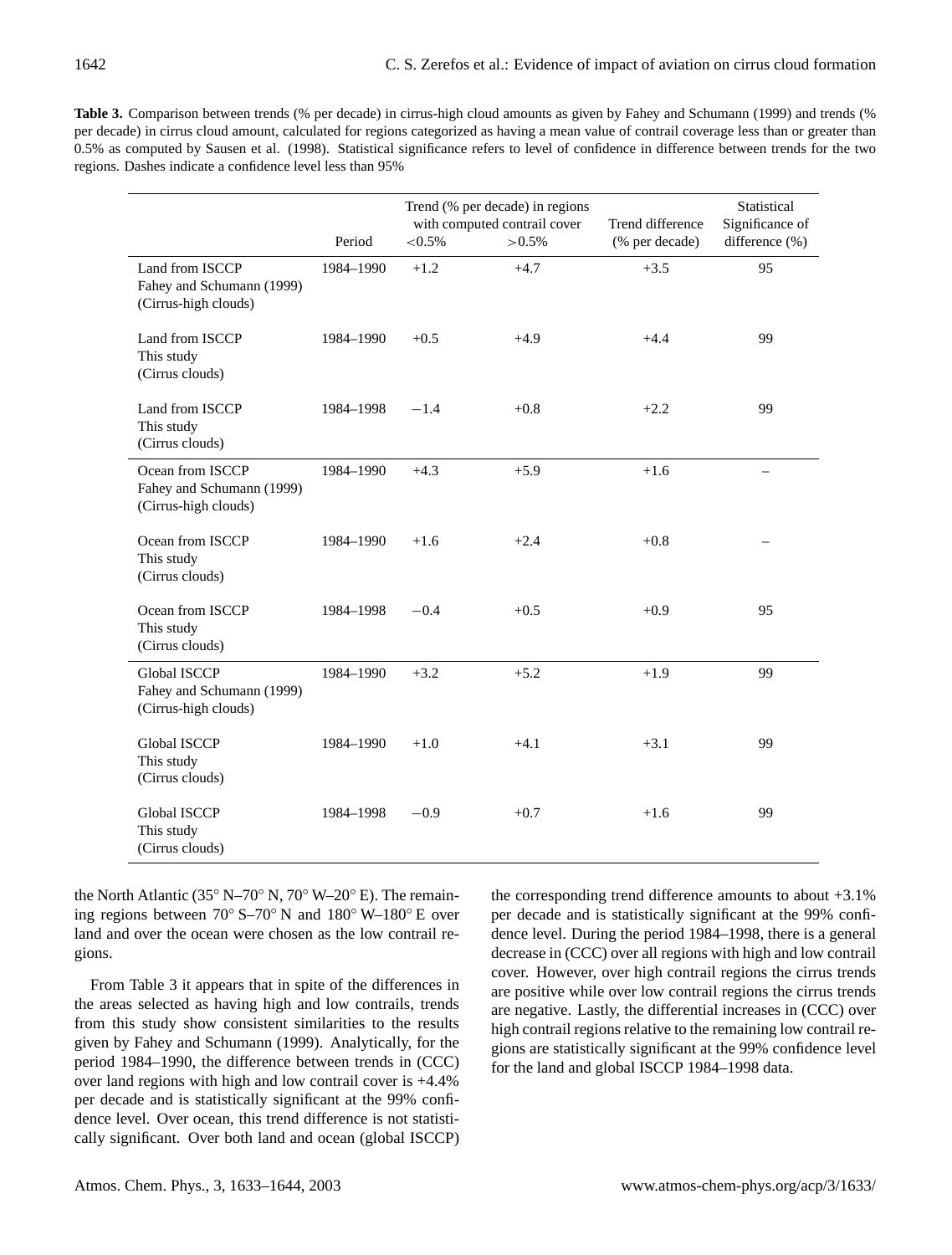## **5 Conclusions**

This study examined changes in (CCC) over locations where contrail formation by aviation was expected to perturb the distribution of cirrus clouds and their long-term variability. Long-term changes in (CCC) were calculated for six regions of the northern middle latitudes categorized as having high and low air traffic density for 1992 aircraft operations. Two adjacent regions one with low and another with high air traffic over North America, the North Atlantic Ocean and over Europe have been studied. Care was taken to select regions experiencing similar trends in their climatological characteristics and to avoid interference from different satellite instruments in adjacent regions. All natural oscillations have been removed from the data set. The main results of the present work can be summarized as follows.

The results confirmed the evidence for increasing trends in (CCC) between 1984 and 1998 over the high air traffic corridors of North America, North Atlantic and Europe. Of these upward trends, only in the summertime over the North Atlantic and only in the wintertime over North America were statistically significant (exceeding +2.0% per decade). Over adjacent locations with low air traffic, the calculated trends were statistically insignificant and in most cases negative both during winter and summer in the regions studied. These negative trends, over low air traffic regions, are consistent with the observed large scale negative trends seen in (CCC) over most of the northern middle latitudes and over the tropics.

Differences in trends in (CCC) east and west of the Rockies and east and west of the west coast of Europe over the middle latitudes of the northern hemisphere could have also been caused by different trends in dynamics. Recent studies (Paciorek et al., 2002) have found a tendency for decreases in the frequency of extra tropical storms but increase in the number of intense storms over the last 50 years. Such trends could have an effect on the properties of the mid-latitude cirrus cloud field. However, there is no evidence in those studies that the character of extra tropical storm changes is different between western and eastern US regions or between western and eastern Europe. Therefore, the difference in cirrus trends between those locales cannot be attributed to different trends in dynamical conditions.

Moreover, it was found that the longitudinal distribution of decadal changes in (CCC) along the latitude belt centered at the North Atlantic air corridor parallels the spatial distribution of fuel consumption from highflying air traffic. The two variables were strongly correlated in the wintertime  $(R=+0.7)$ , providing an independent test of possible impact of aviation on contrail cirrus formation. At latitudes with low air traffic density, the observed changes in (CCC) were not related to the spatial distribution of fuel consumption although they were as large as those found over middle latitudes. This is not a paradox but can be explained by the fact that in tropical latitudes, cirrus clouds are formed primarily from vertical water vapor transport by convective processes. As a result, tropical cirrus amounts are controlled by local temperature conditions and moisture sources and any trend in those conditions would leave a signature on the cirrus cloud field. Therefore, the tropical cirrus trends could reflect trends in the local temperature and moisture field. In the middle latitudes, on the other hand, cirrus formation is controlled by baroclinic processes that are to a great extent independent of local conditions and depend on global wave patterns. Therefore, any localized modulation of mid-latitude cirrus cloud properties would be related more strongly to microphysical rather than dynamical condition changes.

Trends in (CCC) from this study were compared with other studies and for different period of records (Fahey and Schumann, 1999; Minnis et al., 2001). As evidenced in this and in the earlier studies, in spite of the differences in datasets and time period, there is general agreement and persistent evidence of a possible aviation effect on high cloud positive trends over congested air traffic areas. However, the period under study is short for trend analyses and the results should be treated with caution particularly as the aviation effects on (CCC) are concerned. Changes in other parameters that could possibly control long-term changes in contrail cirrus over these regions such as humidity, temperature and wind shear (Schumann, 2000) have not been studied as to their interannual variability and their relationship with changes in (CCC). However, trends in other dynamical proxies (i.e. convective activity) have been studied and it appears that trends in dynamics cannot account alone for the observed trends in (CCC).

*Acknowledgements.* This study was conducted within the project "Liquid hydrogen fuelled aircraft system analysis" (CRYOPLANE, Contract No G4RD-2000-00192) and contributes to the project "Aircraft emissions: Contribution of different climate components to changes in radiative forcing, Trade-off to reduce atmospheric impact" (TRADE-OFF, Contract No EVK2-1999-00030) both funded by the European Commission. We acknowledge the assistance of Dr. Volker Grewe from DLR-Oberpfaffenhofen for providing the fuel consumption data for the year 1992 and of Dr. Patrick Minnis from NASA Langley Research Center for his cooperation with the comparison of the cirrus trends. The authors are indebted to the unknown reviewers who have greatly helped improving the study.

#### **References**

- Bakan, S., Betancor, M., Gayler, V., and Grassl, H.: Contrail frequency over Europe from NOAA-satellite images, Ann. Geophysicae, 12, 962–968, 1994.
- Boucher, O.: Air traffic may increase cirrus cloudiness, Nature, 397, 30–31, 1999.
- Fahey, D. W. and Schumann, U.: Aviation-Produced Aerosols and Cloudiness, Chapter 3 in Aviation and the Global Atmosphere, A Special Report of IPCC (Intergovernmental Panel on Climate Change), Penner, J. E., Lister, D. H., Griggs, D. J., Dokken, D. J., and McFarland, M. (Eds), Cambridge University Press, Cambridge, UK, p. 65–120, 1999.